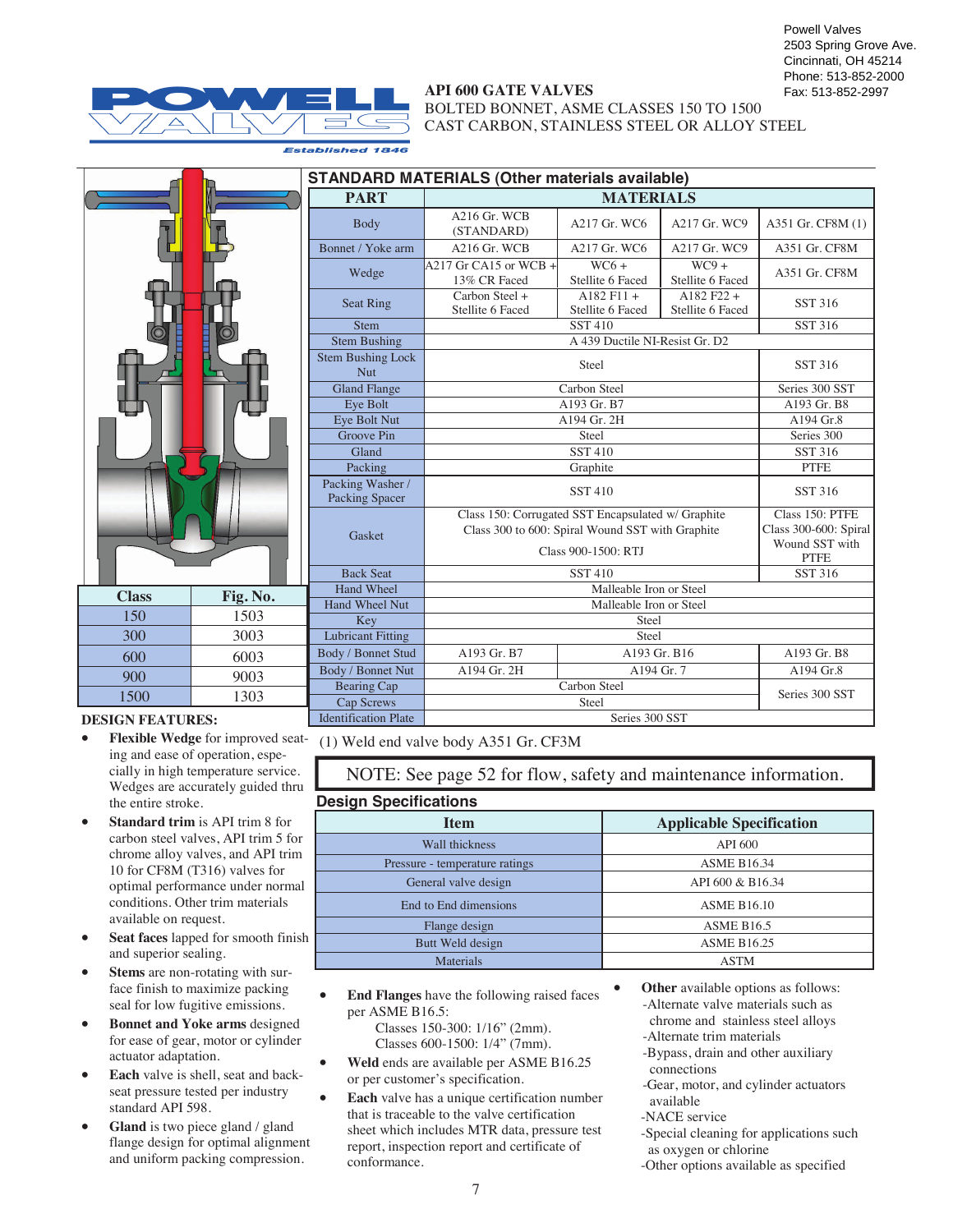# **GATE VALVE DIMENSIONS (CLASS 150—1500).**

| <b>SIZE</b>                   | <b>ASME 150</b> |                |                 |               |               |                 |                |                  | ASME 300    |                    |                                                                                                                   |                                                          |                |                          | <b>ASME 600</b>                  |                                  |                          |                          |  |  |
|-------------------------------|-----------------|----------------|-----------------|---------------|---------------|-----------------|----------------|------------------|-------------|--------------------|-------------------------------------------------------------------------------------------------------------------|----------------------------------------------------------|----------------|--------------------------|----------------------------------|----------------------------------|--------------------------|--------------------------|--|--|
| in<br>mm                      | <b>FE</b>       | A<br><b>WE</b> |                 | B(1)          | C(1)          | $\mathbf D$     | E              | А<br>WE/FE       |             | B(1)               | C(1)                                                                                                              | D                                                        | E              | А<br>WE/FE               | B(1)                             | C(1)                             | D                        | E                        |  |  |
| $\mathbf{1}$                  | 5.00            | 5.00           |                 | 8.6           | 9.8           | 1.00            | $\overline{4}$ | 6.50             |             | 8.6                | 9.8                                                                                                               | 1.00                                                     | $\overline{4}$ |                          |                                  |                                  |                          |                          |  |  |
| $25\,$                        | 127             | 127            |                 | 217           | 248           | 25              | 114            | 165              |             | 217                | 248                                                                                                               | $25\,$                                                   | 114            |                          |                                  | L,                               |                          |                          |  |  |
| $1\frac{1}{2}$                | 6.50            | 6.50           |                 | 10.7          | 12.4          | 1.50            | 6              | 7.50             |             | 10.7               | 12.4                                                                                                              | 1.50                                                     | 6              | $\overline{\phantom{a}}$ | $\overline{\phantom{a}}$         | $\overline{\phantom{a}}$         | $\overline{\phantom{a}}$ | $\overline{\phantom{a}}$ |  |  |
| $40\,$<br>$\mathfrak{2}$      | 165<br>7.00     | 165<br>8.50    |                 | 271<br>12.3   | 314<br>14.6   | 38<br>2.00      | 152            | 190<br>8.50      |             | 271<br>12.3        | 314                                                                                                               | $\overline{38}$<br>2.00                                  | 152<br>$\tau$  | 11.50                    | $\overline{\phantom{a}}$<br>13.5 | $\overline{\phantom{a}}$<br>15.7 | L,<br>2.00               |                          |  |  |
| 50                            | 178             | 216            |                 | 313           | 372           | $\overline{51}$ | $\tau$<br>178  | 216              |             | 313                | 14.6<br>372                                                                                                       | $\overline{51}$                                          | 178            | 292                      | 342                              | 400                              | $\overline{51}$          | 8<br>203                 |  |  |
| $2\frac{1}{2}$                | 7.50            | 9.50           |                 | 12.8          | 15.6          | 2.50            | $\tau$         | 9.50             |             | 12.8               | 15.6                                                                                                              | 2.50                                                     | $\tau$         | 13.00                    | 18.1                             | 21.9                             | 2.50                     | 12                       |  |  |
| 65                            | 190             | 241            |                 | 324           | 395           | 64              | 178            | 241              |             | 324                | 395                                                                                                               | 64                                                       | 178            | 330                      | 461                              | 555                              | 64                       | 305                      |  |  |
| 3                             | 8.00            | 11.12          |                 | 14.8          | 18.1          | 3.00            | 9              | 11.12            |             | 15.9               | 19.3                                                                                                              | 3.00                                                     | 9              | 14.00                    | 19.2                             | 22.8                             | 3.00                     | 12                       |  |  |
| 80                            | 203             | 282            |                 | 375           | 459           | 76              | 230            | 282              |             | 405                | 490                                                                                                               | 76                                                       | 230            | 356                      | 487                              | 580                              | 76                       | 305                      |  |  |
| $\overline{4}$<br>100         | 9.00<br>229     | 12.00<br>305   |                 | 17.7<br>450   | 22.1<br>561   | 4.00<br>102     | 10<br>254      | 12.00<br>305     |             | 19.0<br>482        | 23.3<br>593                                                                                                       | 4.00<br>102                                              | 10<br>254      | 17.00<br>432             | 23.0<br>585                      | 27.5<br>698                      | 4.00<br>102              | 14<br>356                |  |  |
| 5                             | 10.00           | 15.00          |                 | 24.4          | 31.1          | 5.00            | 12             | 15.00            |             | 26.5               | 33.1                                                                                                              | 5.00                                                     | 14             | $\overline{\phantom{a}}$ |                                  |                                  | $\bar{ }$                |                          |  |  |
| 125                           | 254             | 381            |                 | 620           | 789           | 127             | 305            | 381              |             | 674                | 842                                                                                                               | 127                                                      | 356            |                          |                                  |                                  |                          |                          |  |  |
| 6                             | 10.50           | 15.88          |                 | 24.4          | 31.1          | 6.00            | 12             | 15.88            |             | 26.5               | 33.1                                                                                                              | 6.00                                                     | 14             | 22.00                    | 32.5                             | 39.1                             | 6.00                     | 20                       |  |  |
| 150                           | 267             | 403            |                 | 620           | 789           | 152             | 305            | 403              |             | 674                | 842                                                                                                               | 152                                                      | 356            | 559                      | 825                              | 993                              | 152                      | 508                      |  |  |
| 8<br>200                      | 11.50<br>292    | 16.50<br>419   |                 | 30.7<br>780   | 39.2<br>996   | 8.00<br>203     | 14<br>356      | 16.50<br>419     |             | 32.8<br>833        | 41.4<br>1051                                                                                                      | 8.00<br>203                                              | 16<br>406      | 26.00<br>660             | 35.0<br>890                      | 45.4<br>1154                     | 7.87<br>200              | 22<br>560                |  |  |
| 10                            | 13.00           | 18.00          |                 | 36.4          | 47.2          | 10.00           | 16             | 18.00            |             | 39.4               | 50.3                                                                                                              | 10.00                                                    | 20             | 31.00                    | 41.9                             | 52.4                             | 9.75                     | 24                       |  |  |
| 250                           | 330             | 457            |                 | 925           | 1198          | 254             | 406            | 457              |             | 1002               | 1277                                                                                                              | 254                                                      | 508            | 787                      | 1065                             | 1332                             | 248                      | 610                      |  |  |
| 12                            | 14.00           | 19.75          |                 | 42.7          | 55.6          | 12.00           | 20             | 19.75            |             | 44.8               | 57.7                                                                                                              | 12.00                                                    | 20             | 33.00                    | 47.3                             | 59.9                             | 11.75                    | 28                       |  |  |
| 300                           | 356             | 502            |                 | 1084          | 1412          | 305             | 508            | 502              |             | 1139               | 1466                                                                                                              | 305                                                      | 508            | 838                      | 1202                             | 1521                             | 298                      | 710                      |  |  |
| 14<br>350                     | 15.00<br>381    | 22.50<br>572   |                 | 47.5<br>1207  | 61.5<br>1562  | 13.25<br>337    | 20<br>508      | 30.00<br>762     |             | 49.1<br>1248       | 63.4                                                                                                              | 13.25<br>337                                             | 22<br>560      | 35.00<br>889             | 67.4(1)                          | 1712                             | 12.87<br>327             | 28<br>710                |  |  |
| 16                            | 16.00           | 24.00          |                 | 51.7          | 67.8          | 15.25           | 22             | 33.00            |             | 54.5               | 1611<br>70.7                                                                                                      | 15.25                                                    | 24             | 39.00                    | 75.2(1)                          |                                  | 14.75                    | 36                       |  |  |
| 400                           | 406             | 610            |                 | 1313          | 1722          | 387             | 560            | 838              |             | 1384               | 1796                                                                                                              | 387                                                      | 610            | 991                      |                                  | 1910                             | 375                      | 915                      |  |  |
| 18                            | 17.00           | 26.00          |                 | 58.1          | 76.4          | 17.25           | 24             | 36.00            |             | 79.2(1)            |                                                                                                                   | 17.00                                                    | 28             | 43.00                    | 81.1(1)                          |                                  | 16.50                    | 36                       |  |  |
| 450                           | 432             | 660            |                 | 1477          | 1940          | 438             | 610            | 914              |             | 2012               |                                                                                                                   | 710<br>432                                               |                | 1092                     | 2060                             |                                  | 419                      | 915                      |  |  |
| 20                            | 18.00           | 28.00          |                 | 63.3          | 83.3          | 19.25           | 28             | 39.00            |             | 87.3(1)            |                                                                                                                   | 19.00                                                    | 28             | 47.00                    | 87.3(1)                          |                                  | 18.25                    | 28                       |  |  |
| 500<br>24                     | 457<br>20.00    | 711<br>32.00   |                 | 1615<br>76.7  | 2123<br>101.1 | 489<br>23.25    | 710<br>28      | 991<br>45.00     |             | 2217<br>102.9(1)   |                                                                                                                   | 483<br>23.00                                             | 710<br>36      | 1194<br>55.00            | 2217<br>104.3(1)                 |                                  | 464<br>22.00             | 710<br>$\overline{32}$   |  |  |
| 600                           | 508             | 813            |                 | 1948          | 2568          | 591             | 710            | 1143             |             | 2614               |                                                                                                                   | 584                                                      | 915            | 1397                     |                                  | 2649                             | 559                      | 810                      |  |  |
| 30                            | 24.00           | 36.00          |                 | 91.9          | 123.0         | 29.25           | 24             | 55.00            |             | 130.0(1)           |                                                                                                                   | 29.00                                                    | 24             |                          |                                  |                                  |                          |                          |  |  |
| 750                           | 610             | 914            |                 | 2334          | 3125          | 743             | 610            | 1397             |             | 3302               |                                                                                                                   | 737                                                      | 610            |                          |                                  |                                  |                          |                          |  |  |
| 36<br>900                     | 28.00<br>711    | 40.00<br>1016  |                 | 107.4<br>2729 | 143.1<br>3635 | 34.50<br>876    | 24<br>610      |                  |             |                    |                                                                                                                   | <b>ADDITIONAL SIZES, MATERIALS AND CLASSES AVAILABLE</b> |                |                          |                                  |                                  |                          |                          |  |  |
| 42                            | 31.00           | 44.00          |                 | 131.7         | 173.8         | 40.25           | 24             |                  |             |                    |                                                                                                                   |                                                          |                | <b>UPON REQUEST.</b>     |                                  |                                  |                          |                          |  |  |
| 1050                          | 787             | 1118           |                 | 3345          | 4415          | 1022            | 610            |                  |             |                    |                                                                                                                   |                                                          |                |                          |                                  |                                  |                          |                          |  |  |
| <b>SIZE</b>                   |                 |                | <b>ASME 900</b> |               |               |                 |                | <b>ASME 1500</b> |             |                    | (1)                                                                                                               | Gear operators stan-                                     |                |                          |                                  |                                  | $WE = Butt$ weld ends    |                          |  |  |
| in                            | A               |                |                 |               |               | A               |                |                  |             |                    |                                                                                                                   | dard for 18" and up                                      |                |                          |                                  | $FE = Flanged$ ends              |                          |                          |  |  |
|                               |                 | B(1)           | C(1)            | ${\rm D}$     | $\mathbf E$   |                 | B(1)           | C(1)             | $\mathbf D$ | $\mathbf{E}% _{0}$ |                                                                                                                   | class $300$ and $14$ " and                               |                |                          |                                  |                                  |                          |                          |  |  |
| mm                            | WE/FE           |                |                 |               |               | WE/FE           |                |                  |             |                    | up class 600. Height<br>$\mathbf{B}$ = Center to top closed<br>is to top of actuator.<br>$C =$ Center to top open |                                                          |                |                          |                                  |                                  |                          |                          |  |  |
| 2                             | 14.50           | 15.8           | 18.5            | 1.87          | 10            | 14.50           | 15.8           | 18.5             | 1.87        | 10                 |                                                                                                                   |                                                          |                |                          |                                  |                                  |                          |                          |  |  |
| 50                            | 368             | 402            | 470             | 48            | 254           | 368             | 402            | 470              | 48          | 254                |                                                                                                                   |                                                          |                | øF -                     |                                  |                                  |                          |                          |  |  |
| 2 <sup>1</sup> / <sub>2</sub> | 16.50           | 18.7           | 22.1            | 2.25          | 12            | 16.50           | 18.7           | 22.1             | 2.25        | 12                 |                                                                                                                   |                                                          |                |                          |                                  |                                  |                          |                          |  |  |
| 65                            | 419             | 475            | 561             | 57            | 305           | 419             | 475            | 561              | 57          | 305                |                                                                                                                   |                                                          |                |                          |                                  |                                  |                          |                          |  |  |
| 3                             | 15.00           | 19.5           | 23.1            | 2.87          | 14            | 18.50           | 20.4           | 24.1             | 2.75        | 16                 |                                                                                                                   |                                                          |                |                          |                                  |                                  |                          |                          |  |  |
| 80                            | 381             | 495            | 588             | 73            | 350           | 470             | 518            | 613              | 70          | 400                |                                                                                                                   | B,<br>C                                                  |                |                          |                                  |                                  |                          |                          |  |  |
| $\overline{4}$                | 18.00           | 21.4           | 25.8            | 3.87          | 14            | 21.50           | 22.1           | 26.5             | 3.62        | 16                 |                                                                                                                   |                                                          |                |                          |                                  |                                  |                          |                          |  |  |
| 100                           | 457             | 543            | 655             | 98            | 350           | 546             | 561            | 674              | 92          | 400                |                                                                                                                   |                                                          |                |                          |                                  |                                  |                          |                          |  |  |
| 6                             | 24.00           | 30.4           | 37.3            | 5.75          | 22            | 27.75           | 32.9           | 40.2             | 5.37        | 24                 |                                                                                                                   |                                                          |                |                          |                                  |                                  |                          |                          |  |  |
| 150                           | 610             | 773            | 948             | 146           | 560           | 705             | 836            | 1021             | 136         | 610                |                                                                                                                   |                                                          |                |                          |                                  |                                  |                          |                          |  |  |
| 8                             | 29.00           | 34.7           | 43.4            | 7.50          | 24            | 32.75           | 48.0           | 56.5             | 7.00        | 26                 |                                                                                                                   |                                                          | øD             |                          |                                  |                                  |                          |                          |  |  |
| 200                           | 737             | 882            | 1102            | 191           | 610           | 832             | 1219           | 1435             | 178         | 660                |                                                                                                                   |                                                          |                |                          |                                  |                                  |                          |                          |  |  |
| 10                            | 33.00           | 40.6           | 51.2            | 9.37          | 30            | 39.00           | 57.8           | 68.2             | 8.75        | 30                 |                                                                                                                   |                                                          |                |                          |                                  |                                  |                          |                          |  |  |
| 250                           | 838             | 1030           | 1300            | 238           | 762           | 991             | 1467           | 1734             |             | 762                |                                                                                                                   |                                                          |                |                          |                                  |                                  |                          |                          |  |  |
|                               |                 |                |                 |               |               |                 |                |                  | 224         |                    |                                                                                                                   |                                                          |                |                          |                                  |                                  |                          |                          |  |  |